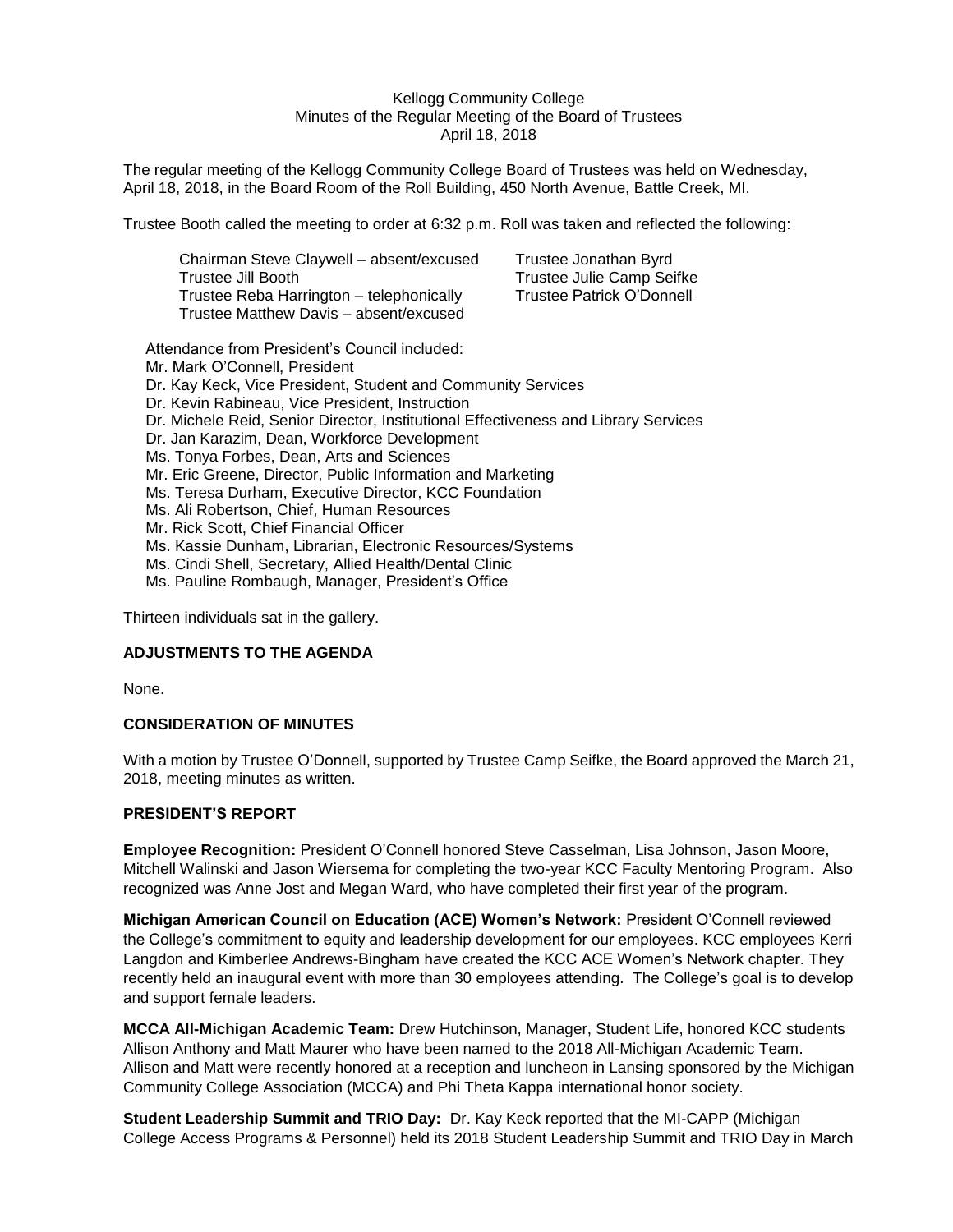in Battle Creek. Grindl Williams, KCC Director of Upward Bound and MI-CAPP Conference Chair, reports that 270 students and personnel from high schools, community colleges and universities from across the State of Michigan attended for workshops, speakers, networking and learning.

**2018 HLC Annual Conference:** Dr. Kevin Rabineau, Vice President, Instruction presented a recap of the Higher learning Commission Annual Conference in Chicago. A team of faculty and administrators from KCC attended. Several team members said that, based upon what they learned at the conference, KCC is heading in the right direction with its plans for assessment, institutional data and faculty credentials.

**KCC Foundation:** Teresa Durham, Executive Director, KCC Foundation, provided an update on recent Foundation activities, including the application and interview process related to Gold Key, Trustee and general scholarships. The KCC Foundation continues to seek and manage grant support for the North End Gateway campus improvement project and the iACT initiative.

**21st Century Update:** President O'Connell reviewed the progress on the Miller Physical Education Building stating construction is on schedule with the gymnasium flooring scheduled to be installed late April. Planning is continuing for the renovation of the Regional Manufacturing Technology Center, with construction expected to begin in July.

**KCC 15 Year Capital Project:** President O'Connell reported progress continues with a series of restroom upgrades, including the addition of all-gender and nursing mothers' spaces targeted to commence in May. Also in May, crews will repave the Roosevelt Avenue entrance and parking lots G and I at an estimated cost of \$87,500.

**2018 Impact Award:** Dr. Jan Karazim said KCC recently received the 2018 Impact Award given by Michigan Works! Southwest to the City of Coldwater, Clemens Food Group, Kellogg Community College, Michigan Talent Investment Agency, and Rob Rzepka for strategic partnership and collaboration to customize local strategies for training and employment opportunities.

**Scholarships and Grants:** The College received \$6,143.00 in scholarships and grants over the past month.

## **BOARD REPORTS AND REQUESTS**

Trustee O'Donnell recently attended the ACCT Governance Leadership Conference and commented about his learnings of various community college trustee topics, including succession planning, accreditation, board development, presidential evaluations, campus safety, student hunger and homelessness.

### **CITIZEN/STAFF REQUESTS AND COMMENTS**

Jonathan Williams, Professor, Political Science, representing the KCC Faculty Senate stated the KCC faculty have 'grave concerns' about College leadership. The concerns are not regarding the competence of KCC leaders, he said, but rather with the succession planning related to the upcoming retirement of Dr. Kevin Rabineau, Vice President, Instruction and what Williams described as the anticipated retirement of President O'Connell. Williams asked the Board to create a temporary provost position to help with transitions until the instructional vice president and president positions are refilled.

Rod Price, Professor, Physics, representing the Kellogg Faculty Association, described the Faculty Senate as a positive presence at the College and echoed Jonathan Williams' comments about faculty concerns regarding succession plans for KCC leadership.

### **ACTION ITEMS**

**KCC and Branch Intermediate School District (BISD) Early College Services Agreement:** A one year service agreement between Kellogg Community College and Branch Intermediate School District to provide pilot programming and support for Early College programs in Branch County. The agreement commences on July 1 when KCC will provide up to \$55,000 and office space at the Grahl Center for a career development counselor and student success coach to be employed by the Branch Area Careers Center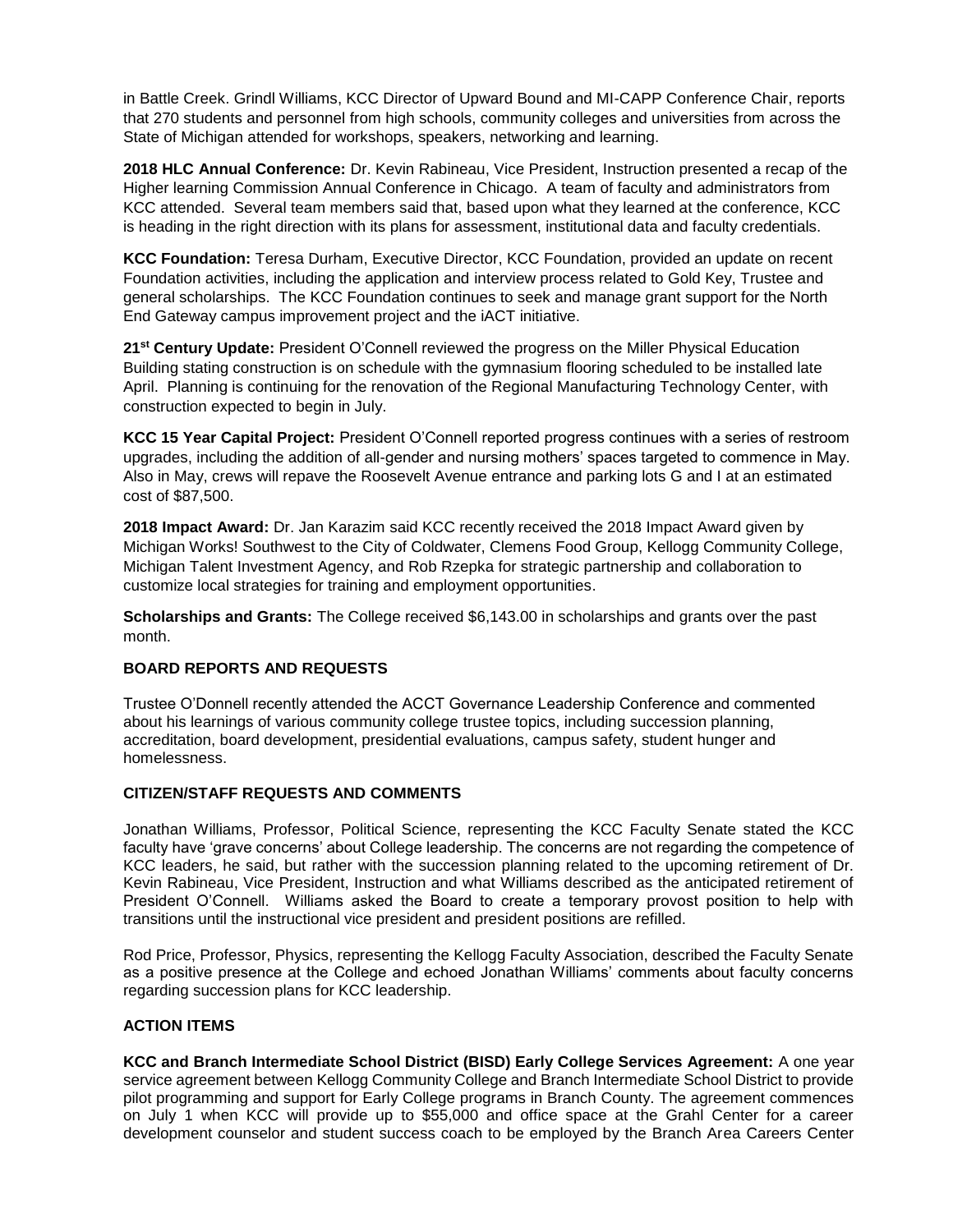(BACC). This action item passed with a motion by Trustee O'Donnell, supported by Trustee Camp Seifke and approval by the Board.

**AFSCME Letter of Agreement:** With a motion by Trustee Camp Seifke, supported by Trustee O'Donnell, a letter of agreement with KCC Maintenance employees, represented by the American Federation of State, County and Municipal Employees, to create a new job classification called "Utility III" that accounts for employees who have or obtain credentials in a specific skilled trade was approved by the Board.

**Approval of Tuition and Fee Rate Freeze, Starting Summer 2018 Semester:** Tuition rates and fees in all categories at KCC will remain at their current levels through the Summer 2019 semester, except and tuition rate categories for Indiana and international residents will be eliminated. The Indiana rate, which had been \$1 more than the non-resident rate was used infrequently. The international rate had been the same as the out-of-state rate. This recommendation was approved by the Board with a motion by Trustee O'Donnell and support by Trustee Byrd.

**Compliance with the Community College Act, Sec. 389.141:** Similar to previous years, Michigan law requires the Board to estimate the amount of property taxes necessary for the 2019 fiscal year. This resolution was approved by the Board with a motion from Trustee Byrd and support from Trustee O'Donnell.

**Financial Statements:** Financial Statements from March 2018 were approved by the Board, with a motion from Trustee O'Donnell and support by Trustee Camp Seifke.

**Personnel Items:** The following personnel items were approved by the board, with a motion by Trustee Byrd, supported by Trustee O'Donnell:

**New Hire**

| Brahm Olds | Manager, Network Infrastructure<br>(effective April 30, 2018; Administration, Manager 1, 2017-2018 annual<br>salary \$60,000 pro-rated for the remainder of the 2017-2018 fiscal year) |
|------------|----------------------------------------------------------------------------------------------------------------------------------------------------------------------------------------|
| Lori Haley | <b>Faculty Coordinator, Medical Assistant Program</b><br>(effective August 16, 2018; Faculty, Bachelors Lane, Step 5, 2018-2019<br>annual salary \$55,566)                             |

### **Resignation Notice**

| Jessica Olds | Secretary, Selective Admissions     |
|--------------|-------------------------------------|
|              | (4 Years) (effective April 9, 2018) |

#### **Open Positions Status**

Director, RMTC **Review for Repost – Under Review** Instructor, Sociology **Interview** and Selection Librarian, Instruction/Student Success Interview and Selection Manager, Facilities **Interview** and Selection Manager, Network Infrastructure **Interview** and Selection Nurse Aide Training Program Faculty **Interview and Selection** Program and Events Coordinator, KCCF Interview and Selection Staff Assistant II, Media Design **Interview** and Selection Student Success Coach, Academic Advising (2) Interview and Selection Technician, Financial Aid **Interview and Selection** 

# **CITIZEN/STAFF COMMENTS**